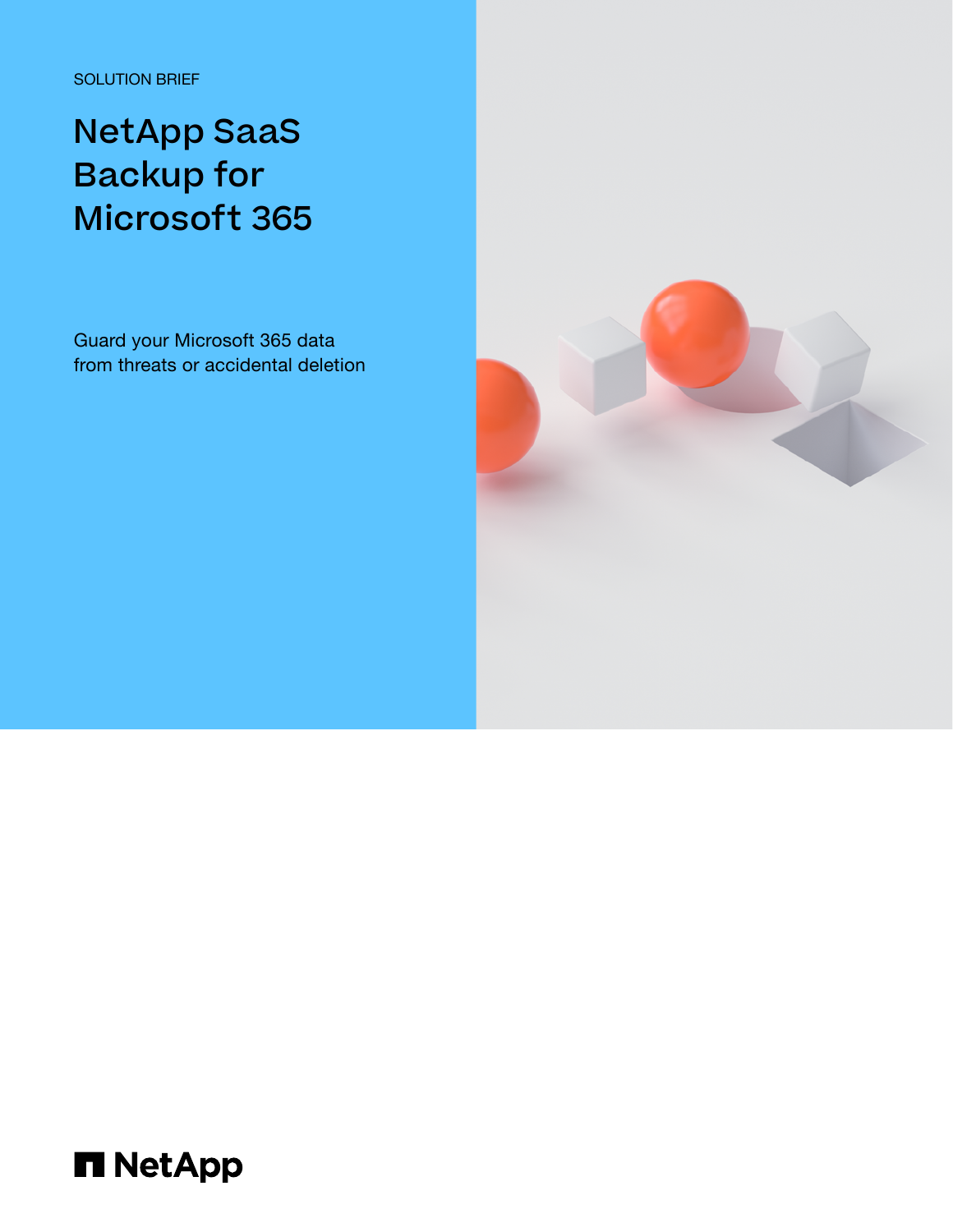# **The challenge**

Companies are moving away from on-premises applications and are increasingly adopting softwareas-a-service (SaaS) offerings to cover many of their business needs. The services consumed range from major customer relationship management services to critical workloads such as email and database services.

With its many offerings, Microsoft is one of the largest SaaS providers. Microsoft helps customers, like you, to increase productivity for core business requirements with its Microsoft 365 services, such as Exchange Online, SharePoint Online, OneDrive for Business, Microsoft 365 Groups, and Microsoft Teams. The downside of SaaS offerings is that they often present significant challenges in data protection. SaaS services make sure that your service data is available, but they do not protect your underlying critical data. As such data protection is often a core requirement for any application, whether it is traditional or from a service. What happens when someone accidentally deletes your data? Or when you lose data because of ransomware or a malicious attack?

## **The solution**

NetApp SaaS Backup for Microsoft 365 is a secure, encrypted cloud-native service that protects your Microsoft 365 data so that you can recover it if it is deleted accidentally or maliciously. With SaaS Backup, you can back up your data to the cloud datacenter of your choice. You can have the SaaS Backup service store your backup data in NetApp's Amazon Web Services (AWS) or Microsoft Azure multitenant cloud repository.

This comprehensive backup solution is hosted in the cloud, eliminating the need to install, upgrade, and maintain software. It covers Exchange Online, SharePoint Online, OneDrive for Business, Microsoft 365 Groups, and Microsoft Teams. It backs up all your data in the service environments. You get the complete SaaS Backup feature set across all Microsoft 365 services, giving you greater flexibility.

Figure 1 shows a Microsoft 365 data center that contains Exchange Online, SharePoint Online, OneDrive for Business, Microsoft 365 Groups, and

#### **Key benefits**

- Meet regulatory compliance and data retention needs for cloud-based services.
- Find and recover lost data with advanced search capabilities.
- Protect your Microsoft 365 data with a secure and encrypted protection solution.
- Backup and restore your Microsoft 365 data in an automated, simplified way.
- Export the backup data to your preferred location.

## **Problems that we solve**

- Data protection for Microsoft 365
- No vendor lock-in of your data
- Data retention for compliance and regulatory purposes

Microsoft Teams being protected by NetApp SaaS Backup. Figure 1 also shows the choice of storage endpoint between Amazon S3 and Azure Blob Storage.



Figure 1) NetApp SaaS Backup for Microsoft 365 gives you data protection and storage flexibility.